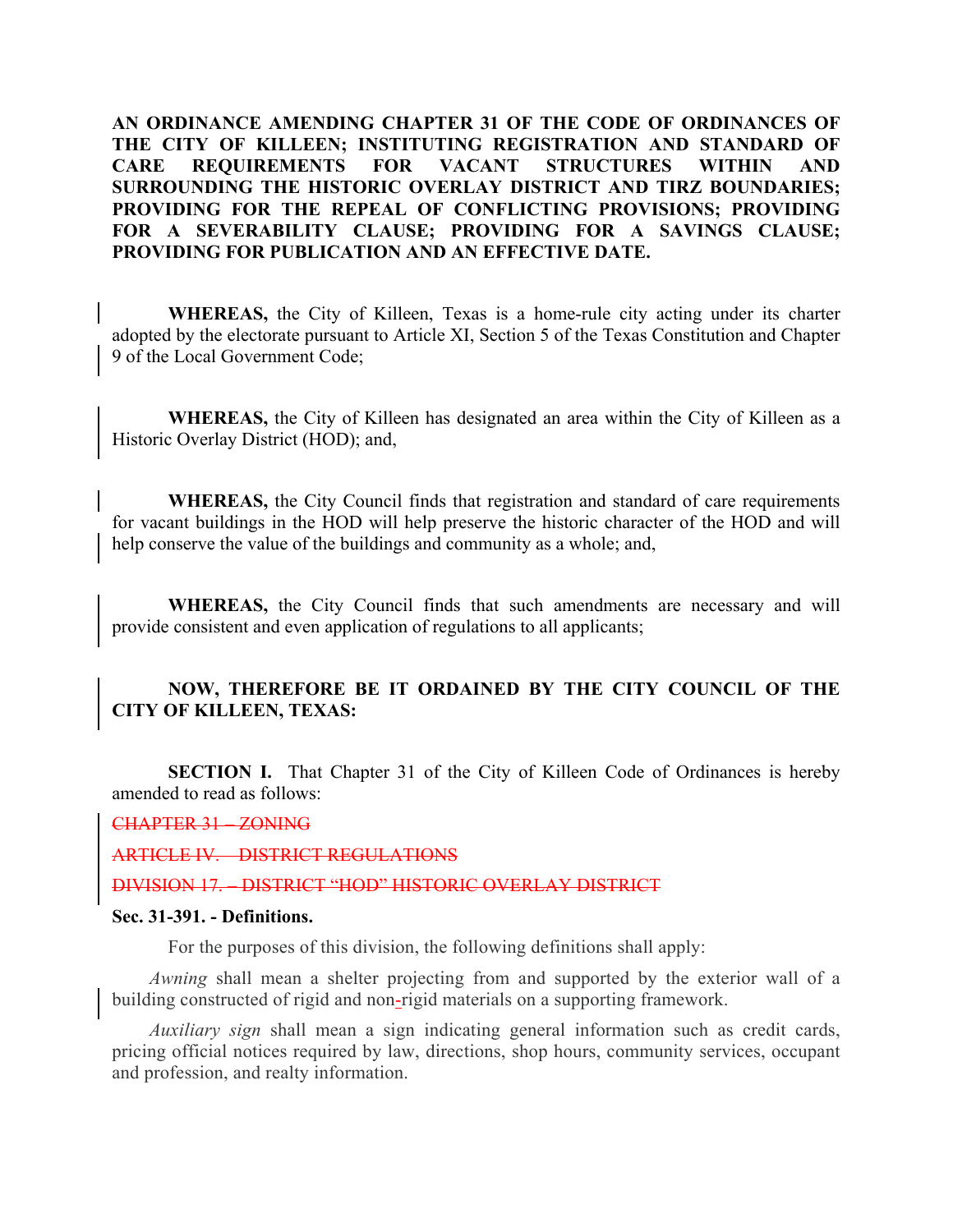*Banner* shall mean a sign made of cloth, plastic, or light fabric with no enclosing framework. Pennants are considered banners.

*Department* shall mean the Planning and Development Services Department for the City of Killeen, Bell County, Texas.

*Director* shall mean the Executive Director of Development Services.

*Downtown action agenda* shall mean the document adopted by city council per resolution 07-023R.

*Façade* shall mean the entire building front including the parapet.

*Ground sign* shall mean a billboard or similar type of sign which is supported by one or more uprights, poles or braces in or upon the ground.

*Hanging sign* shall mean any sign affixed to either an awning or the building.

*Historic* shall mean properties older than fifty years.

*Historic Overlay District* shall mean all property located within the historic district as identified in the 2008 historic resources survey and described as:

Point of beginning intersection of Santa Fe Plaza Drive &  $8<sup>th</sup>$  Street; thence north 14 deg. 30' 0.60" east 537.46 feet; thence south 76 deg. 9' 7" east 198.66 feet; thence north 13 deg. 56' 53" east 424.30 feet; thence north 76 deg. 3' 17" west 764.08 feet; thence south 15 deg. 7' 45" west 248.06 feet; thence north 75 deg. 43' 33" west 196.48 feet; thence south 14 deg. 10' 31" west 736.10 feet; thence south 75 deg. 30' 5" east 384.33 feet; thence north 13 deg. 13' 32" east 31.89 feet; thence south 75 deg. 43' 59" east 378.61 feet to the point of the beginning.

A map of the area described is available in the city planning office.

*Internally lit sign* shall mean a sign with an artificial light source incorporated internally for the purpose of illuminating the sign.

*Live/Work Unit* shall mean a building or space within a building used jointly for commercial and residential purposes where the residential use of the space is secondary or accessory to the primary use as a place of business.

*Mixed-Use* shall mean a building or structure that contains a mixture of commercial and residential uses.

*Off-premises sign* shall mean a sign visible from any public traveled road or street displaying advertising or other copy that pertains to any business, person, organization, activity, event, place, service, or product not manufactured, sold, or provided on the same premises on which the sign is located. This definition for off-premises signs shall include any sign that does not qualify as an approved on-premises sign.

*Owner* shall mean any person, agent, firm, partnership or corporation having a legal interest in the property.

*Parapet* shall mean a low protective wall along the edge of the roof.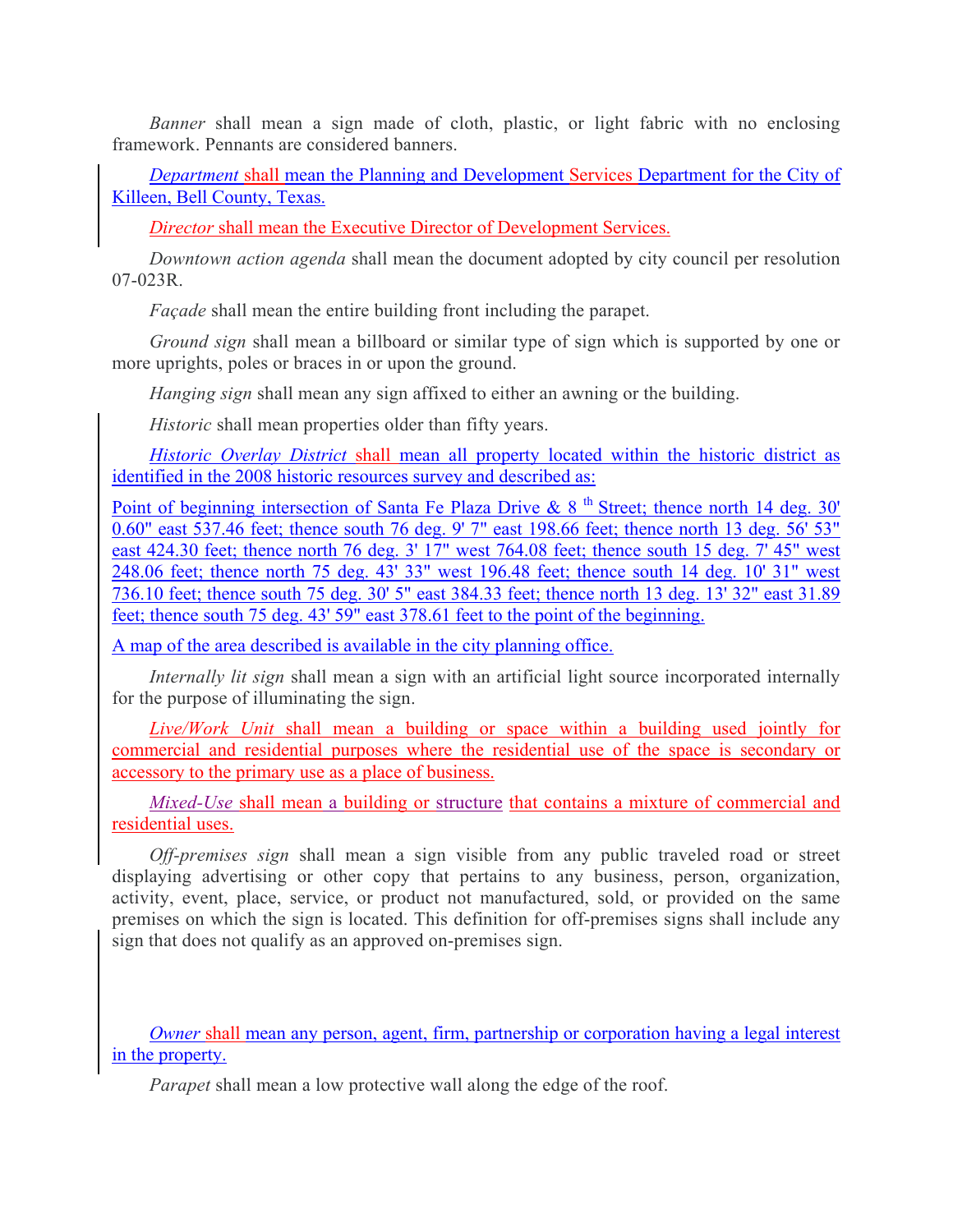*Poster* shall be a sign made of paper or any non-rigid material with no enclosing framework.

*Projecting sign* shall mean a sign other than a wall sign, which projects from and is supported by a wall of a building or structure.

*Reflective tinting* shall mean any window tinting which demonstrates a reflective quality and impedes clear visibility into a building.

*Roof sign* shall mean a sign erected upon or above a roof or parapet of a building or structure.

*Secured* shall mean that all accessible means of ingress and egress to the vacant structure, including but not limited to all exterior doorways and windows are locked so as to prevent unauthorized entry by vagrants and criminals. *Temporarily secured* shall mean that all accessible means of ingress and egress to the vacant structure, including but not limited to all exterior doorways and windows are covered with plywood which has been nailed or bolted in place so as to prevent unauthorized entry by vagrants and criminals.

*Sign* shall mean any letter, figure, character, mark, plane, point, marquee sign, design, poster, pictorial, picture, stroke, stripe, line, trademark, reading matter or illuminated service, which shall be constructed, placed, attached, painted, erected, fastened or manufactured in any manner whatsoever, so that the same shall be used for the attraction of the public to any place, subject, person, firm, corporation, public performance, article, machine or merchandise, whatsoever, which is displayed in any manner outdoors.

*Sign area* shall mean that area being the total square footage of the combined message or display surface. This area does not include structural supports for a sign, whether they be columns, pylons, or a building, or part thereof.

*Sign structure* shall mean any structure which supports or is capable of supporting a sign.

*Temporary sign* shall mean any sign constructed of cloth, canvas, light fabric, cardboard, wallboard, metal, or other light materials, not intended for long term use. Banners and posters are temporary signs.

*Vacant structure* shall mean a structure in which all activity for which the structure was built or intended to be used has ceased, or reasonably appears to have ceased for thirty (30) days or more.

*Wall sign* shall mean any sign attached to or erected against the wall of a building or structure, with the exposed face in a plane parallel to the plane of the wall as defined in appendix H of the city's adopted building code.

*Window covering* shall mean any material including, but not limited to, curtains, wood, fabric, cardboard, or paper which impedes visibility and is not intended to be used for the attraction of the public to any place, subject, person, firm, corporation, public performance, article, machine, or merchandise, whatsoever, which is affixed in any manner to the window or area surrounding the window.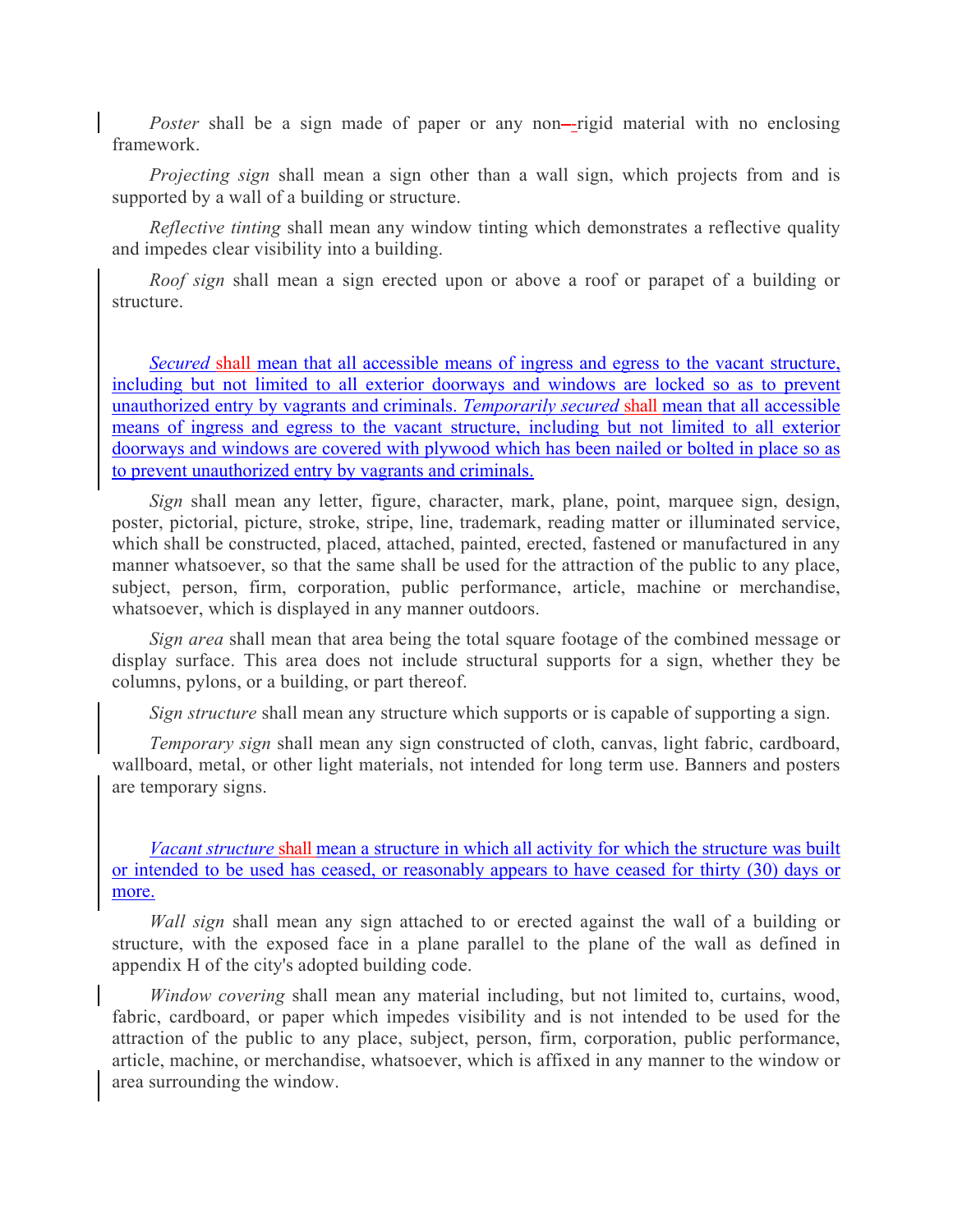## **Sec. 31-393. - Overlay district boundary.Vacant Structures in the Historic Overlay District.**

## A. Applicability and administration.

- 1. This section shall apply to all vacant structures, as defined in this Article, which are now in existence or which may hereafter be constructed or converted from other uses and which are located within the boundary of the Historic Overlay District (HOD).
- 2. The director or designee is authorized to administer and enforce the provisions of this section.
- 3. The director or designee shall have the authority to render interpretations of this section and to adopt policies and procedures in order to clarify the application of its provisions.
- B. Registration required.
	- 1. The owner of a vacant structure shall have ninety (90) days from the date that written notice is issued to the property owner in which to register a vacant structure with the City of Killeen Development Services Department. Written notice shall be issued to the owner of a vacant structure by means of personal service, or by first class mail to their last known address according to Bell County Appraisal District records, and by posting notice on the property. The Director may consider evidence provided that the property is listed for sale or lease for fair market value and for a reasonable length of time for purposes of extending the length of time before the property must be registered.
	- 2. Upon the issuance of a notice to register a vacant structure, a property owner shall register with the Department and provide the following information:
		- a. The address and legal description of the property;
		- b. The name, physical address, mailing address, telephone number, and email information for any property owner(s) with an interest in the property. Corporations or corporate entities shall submit the same information pertaining to their registered agent.
		- c. The contact information for a local property manager or real estate agent for the property.
		- d. Proof of property insurance in an amount not less than the appraised value of the structure, as determined by the Bell County Appraisal District, or a surety bond for the value of structure if insurance cannot be obtained. This subsection is not applicable to single family residential structures.
		- e. A completed comprehensive plan of action form, provided by the department, detailing a timeline for correcting code enforcement violations, conducting

\*\*\*\*\*\*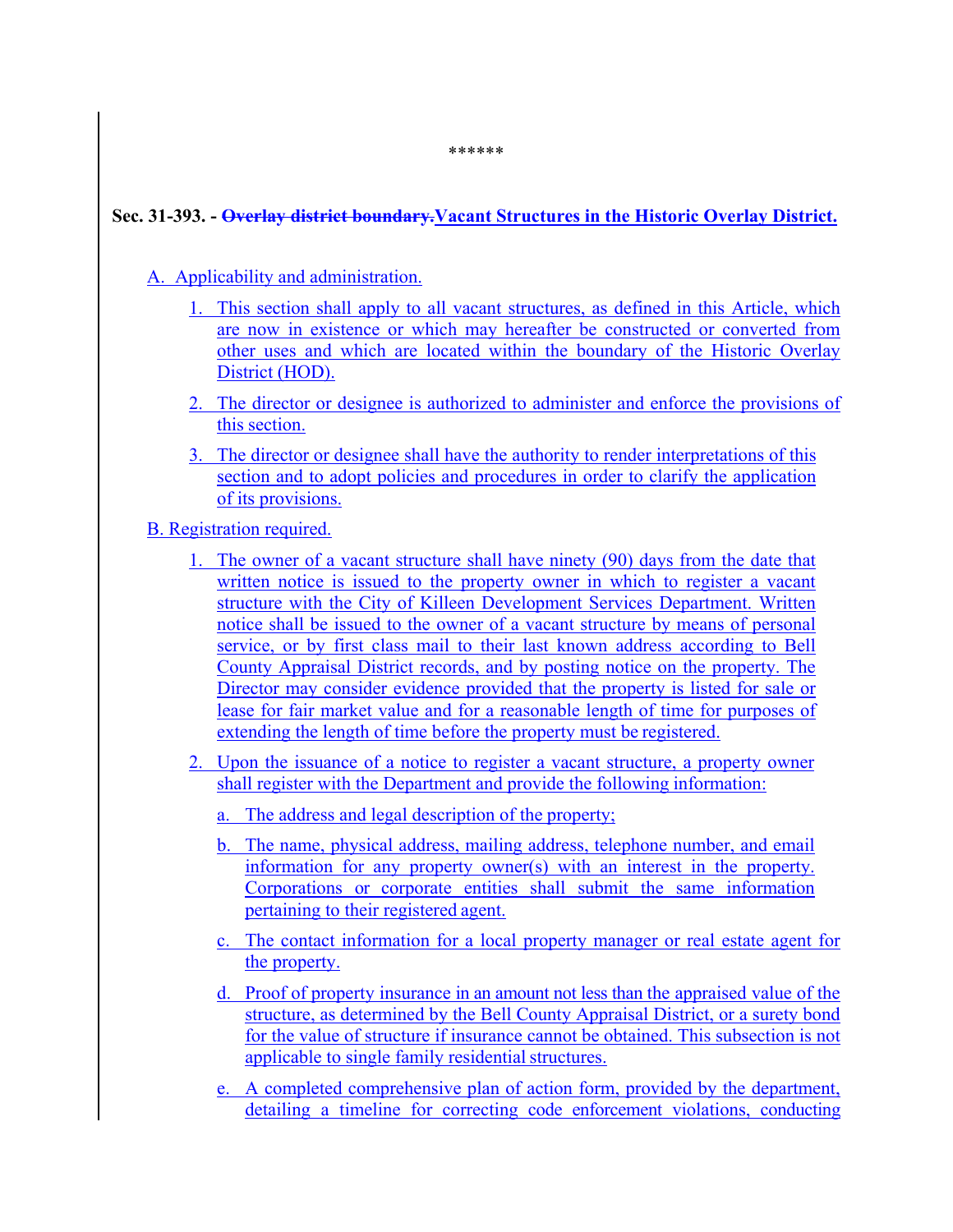rehabilitation and maintenance of the structure, and a plan for future use of the structure. The plan of action form must be updated every six (6) months.

- f. A complete floor plan of the property for use by first responders in the event of a fire or other catastrophic event.
- g. Confirmation of criminal trespass affidavit, which shall be filed by the property owner with the Killeen Police Department. Said property owner shall post "No Trespass" placards on the premises. Additional employment of security services for the property for a specified number of hours every day may be required by the director on the basis of the property's history of code and/or criminal violations.
- 3. The owner of a vacant structure shall provide written notice to the director, including a copy of the deed, of a change in:
	- i) Ownership of the property;
	- ii) Contact information for either the owner or the designated manager.

 iii) Written notice must be provided to the department no later than thirty (30) days after said changes have occurred.

- 4. Continued annual registration of the property by the owner of a vacant structure is required until said structure is deemed occupied and in compliance with all relevant code requirements by the director.
- C. Property manager or agent.
	- 1. The owner of a vacant structure must designate a local manager for said properties and include the relevant contact information for the designated manager upon registering the property with the department. Property managers shall act as agents for the property owner for purposes of accepting legal service, however the vacant property owner remains personally liable in criminal prosecutions for code violations.
	- 2. The property manager or agent must be available at the number listed at all times in the event of an emergency or catastrophe. For all vacant properties except for single-family residential structures, the name and telephone number of the property manager or agent must be posted at the front of the building in large, legible print.
- D. Standard of care for vacant property.
	- The standard of care, subject to approval by the director, shall include, but is not limited to:
		- a. *Protective treatment:* All exterior surfaces, including but not limited to, doors, door and window frames, cornices, porches, trim, balconies, decks and fences, shall be maintained in good condition, weather tight, and in such condition so as to prevent the entry of rodents and other pests. All exposed wood or metal surfaces subject to rust or corrosion, other than decay resistant woods or surfaces designed for stabilization by oxidation, shall be protected from the elements and against decay or rust by periodic application of weather coating materials such as paint or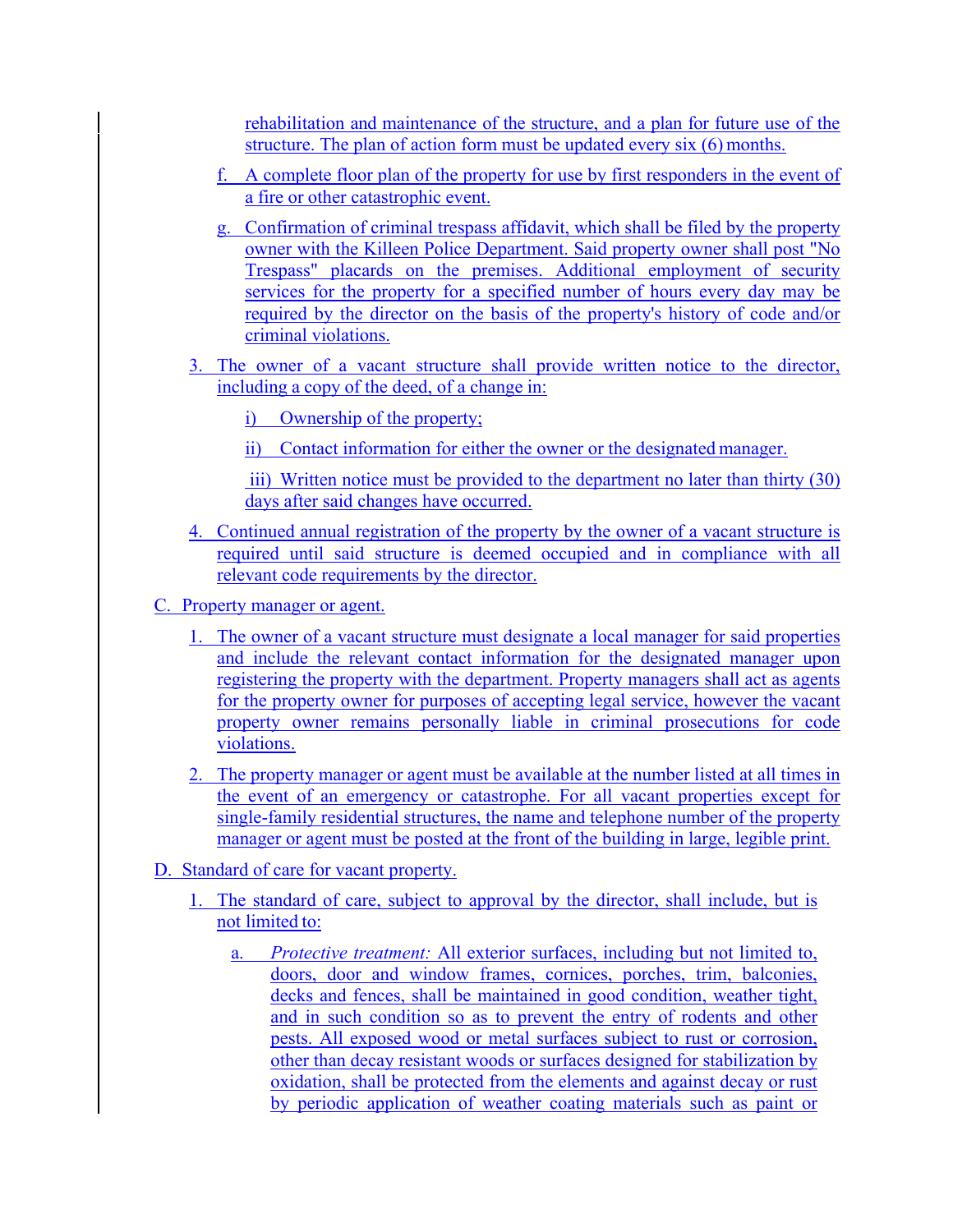similar surface treatment. All surfaces with rust or corrosion shall be stabilized and coated to inhibit future rust and corrosion. Oxidation stains shall be removed from exterior surfaces. All siding, cladding and masonry joints, as well as those between the building envelope and the perimeter of windows, doors and skylights, shall be maintained weather resistant and water tight.

- b. *Premises identification:* The property shall have address numbers placed in a position to be plainly legible and visible from the street or road fronting the property. These numbers shall contrast with their background. Address numbers shall be Arabic numerals or alphabet letters. Numbers shall be a minimum of four (4) inches high with a minimum stroke width of one-half (1/2) inch. All buildings shall display a vacant building identification placard as required by the director.
- c. *Structure:* All structural members and foundation shall be maintained free from deterioration, and shall be capable of safely supporting the imposed loads.
- d. *Exterior walls:* All exterior walls shall be kept in good condition and shall be free from holes, breaks, and loose or rotting materials. Exterior walls shall be maintained weatherproof and properly surface coated where necessary to prevent deterioration.
- e. *Roof and drainage:* The roof and flashing shall be sound, tight, and not have defects that admit rain. Roof drainage shall be adequate to prevent accumulation, dampness or deterioration. Roof drains, gutters and downspouts shall be maintained in good repair, free from obstructions and operational.
- f. *Decorative features:* All cornices, belt courses, corbels, applications, wall facings and similar decorative features shall be maintained in good repair with proper anchorage and in a safe condition.
- g. *Overhang extensions and awnings:* All overhang extensions including, but not limited to canopies, marquees, signs, awnings, and fire escapes shall be maintained in good repair and be properly anchored and supported as to be kept in a sound and safe condition.
- h. *Stairways, decks, porches and balconies:* All exterior stairways, decks, porches, and balconies, and all appurtenances attached thereto, shall be maintained structurally sound, in good repair, with proper anchorage and capable of supporting the imposed loads.
- i. *Chimneys and towers:* All chimneys, cooling towers, smoke stacks and similar appurtenances shall be maintained structurally safe and sound, and in good repair.
- j. *Handrails and guards:* All exterior handrails and guards shall be firmly fastened and capable of supporting normally imposed loads and shall be maintained in good condition.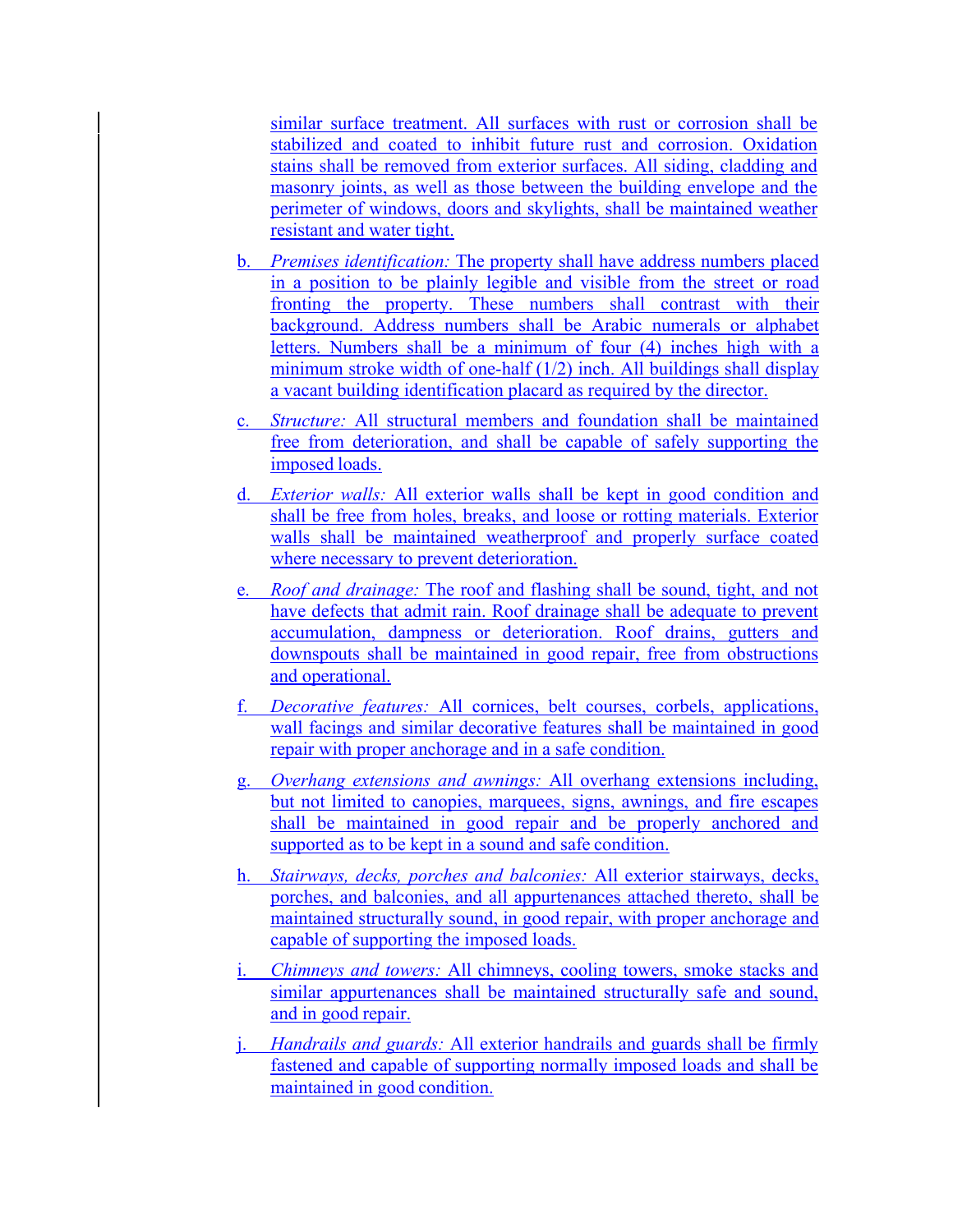- k. *Window, skylight and door:* All windows, storefronts, skylights, and exterior door parts, including but not limited to the frame, the trim, window screens and hardware shall be kept in sound condition and good repair. All broken or missing windows shall be replaced with glass and secured in a manner so as to prevent unauthorized entry. All broken or missing doors shall be replaced with new doors which shall be secured to prevent unauthorized entry. All glass shall be maintained in sound condition and good repair. All exterior doors, door assemblies and hardware shall be maintained in good condition and secured. Locks at all exterior doors, exterior attic access, windows, or exterior hatchways shall tightly secure the opening. Windows and doors shall not be secured by plywood or other similar means mounted on the exterior except as a temporary securing measure, and the same shall be removed within a period of time designated by the director.
- l. *Basement hatchways and windows:* All basement hatchways shall be maintained to prevent the entrance of rodents, rain and surface drainage water. Every basement window that is openable shall be supplied with rodent shields, storm windows or other approved protection against entry of rodents.
- 2. All repairs shall be subject to approval by the director. All required permits and final inspections prior to and/or following repairs shall be in accordance with applicable laws and rules. Historic properties and properties within the designated Historic Overlay District are additionally subject to all applicable rules and regulations as codified in chapter 31 of the Code.
- 3. Failure to maintain a vacant structure to the standard of care specified by the department is a violation of this section.
- E. Jurisdiction, enforcement and penalties.
	- 1. Written notice of violation will precede the issuance of a criminal citation, in which the vacant property owner will be given a reasonable length of time, as determined by the director, to remedy the violation. Written notice shall be issued to the owner of a vacant structure by means of personal service, or by first class mail to their last known address according to Bell County Appraisal District records, and by posting on the property.
	- 2. Failure to register with the department after written notice to owner of a vacant structure, as is hereinafter specified, is a violation of this Chapter pursuant to Section 31-7.

# **Sec. 31-394 – Conditional use Permit. Permitted UsesUse Regulations.**

- A. A building or premises in the Historic Overlay District shall allow all uses within the "B-5" Business District with the following exclusions:
	- 1. Mini/ self-storage facilities.
	- 2. Storage warehouses.
	- 3. Tire recapping or retreading.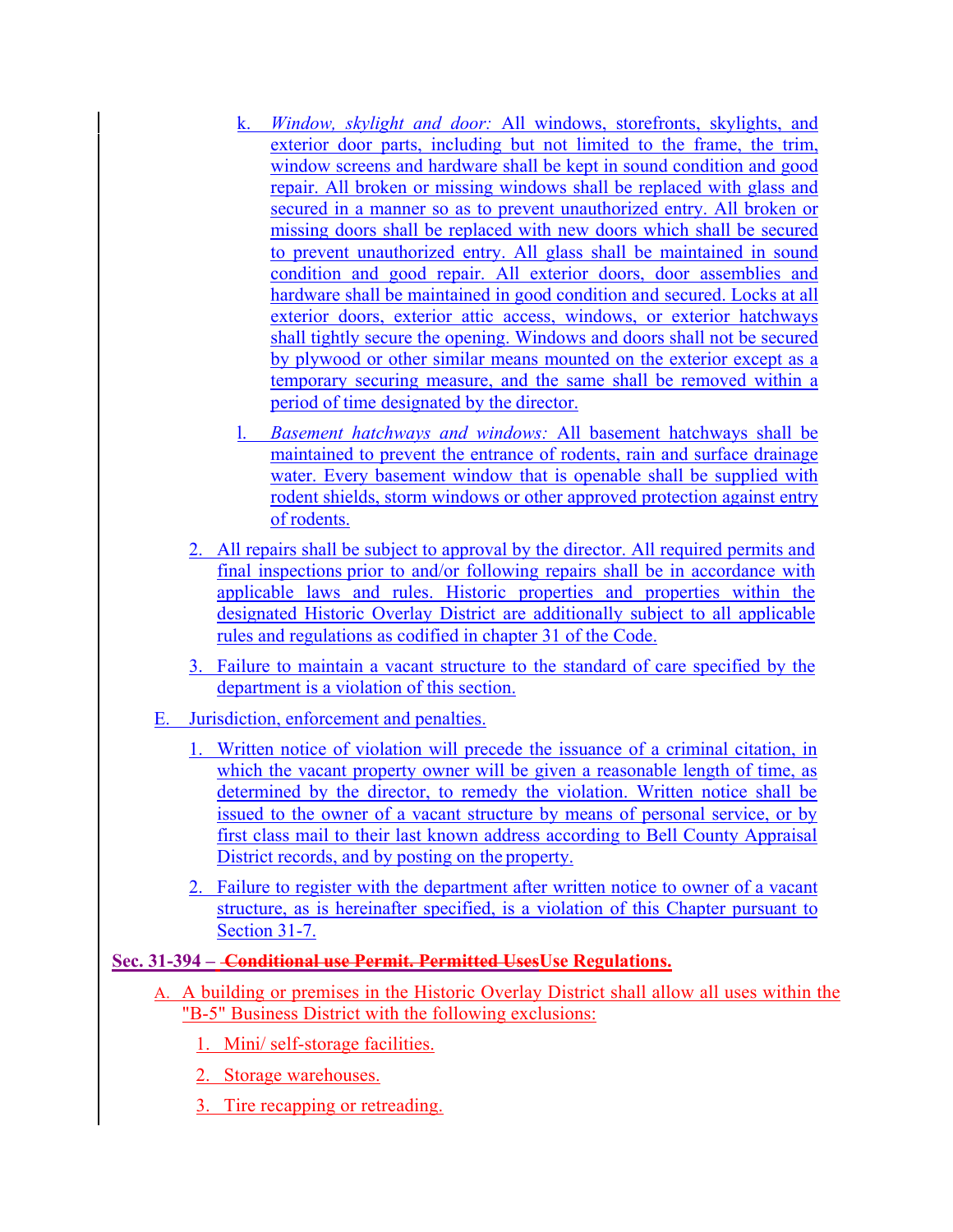- 4. Impound yards.
- 5. Auto upholstery or muffler shop.
- 6. Auto repair.
- 7. Appliance (household) sales and service.
- 8. Electric utility substation.
- B. A building or premises in the Historic Overlay District may be used for mixed-use development or live/work purposes, provided that the following conditions are met:
	- 1. The ground floor of all mixed-use buildings shall be designed, constructed, and used only for commercial uses. Residential uses shall be permitted only on the second floor and above.
	- 2. Any structure or portion of a structure that is mixed-use or live/work shall comply with all applicable City of Killeen ordinances, including all building and residential codes.
- Conditional use permit
- C. The City Council by an affirmative majority vote may by ordinance grant a conditional use permit as provided in section 31-456 of this chapter for any business-land use or any use identified in the "full list" of the Killeen downtown action agenda for a specific parcel in the district and may impose appropriate conditions and safe guards to assure that these land uses are compatible with the character of the district setting and buildings. Conditional use permits granted shall be considered permanent provided the property owner remains in continuous compliance with any conditions or safeguards imposed.

#### \*\*\*\*\*\*

**SECTION II.** That all ordinances or resolutions or parts of ordinances or resolutions in conflict with the provisions of this ordinance are hereby repealed to the extent of such conflict.

**SECTION III.** That should any section or part of any section, paragraph or clause of this ordinance be declared invalid or unconstitutional for any reason, it shall not invalidate or impair the validity, force or effect of any other section or sections or part of a section or paragraph of this ordinance.

**SECTION IV.** That the Code of Ordinances of the City of Killeen, Texas, as amended, shall remain in full force and effect, save and except as amended by this ordinance.

**SECTION V.** That this ordinance shall be effective after its passage and publication according to law.